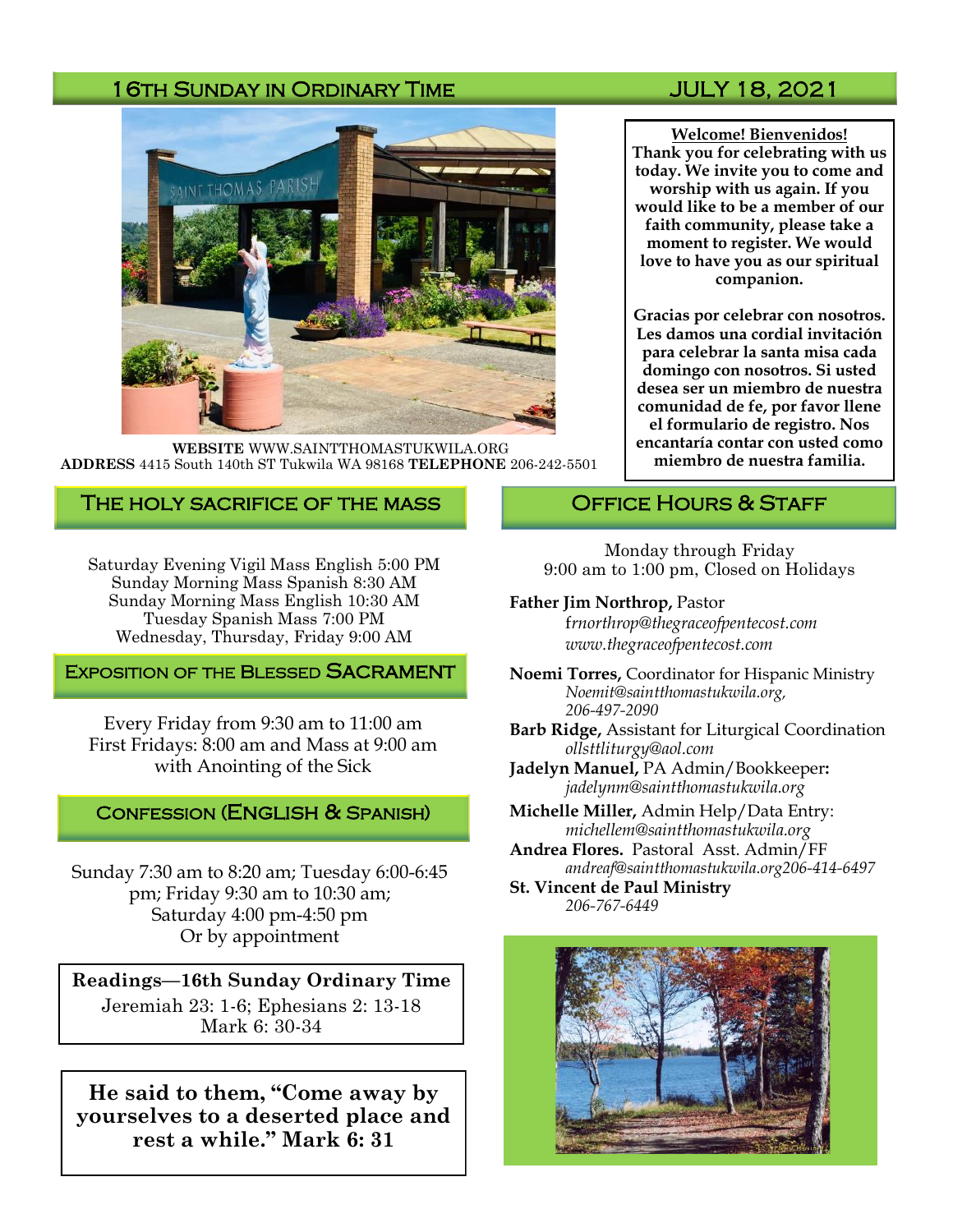# **Get to Know Saint Mark**

Many of our Gospel lessons are from the Gospel of Mark. Here is some information about the young man whose life and work is reflected in the Gospels we read every Sunday.

Mark is called the Evangelist. Mark's mother was a prominent member of the infant [Church](https://www.catholic.com/encyclopedia/church-the) at [Jerusalem;](https://www.catholic.com/encyclopedia/jerusalem) it was to her house that Peter turned on his release from prison. The house was a meetingplace for the Christians, "

When, on the occasion of the famine of A.D. 45-46, Barnabas and Saul had completed their ministration in Jerusalem, they took Mark with them on their return to [Antioch](https://www.catholic.com/encyclopedia/antioch) (Acts, xii, 25). Not long after, when they started on St. Paul's first Apostolic journey, they had Mark with them as some sort of assistant. He may have helped even in preaching the Word. When Paul and Barnabas resolved to push on from Perga into central Asia [Minor,](https://www.catholic.com/encyclopedia/asia-minor) Mark departed from them at [Paphos,](https://www.catholic.com/encyclopedia/paphos) and returned to [Jerusalem](https://www.catholic.com/encyclopedia/jerusalem) (Acts, xiii, 13), What his reasons were for turning back, we cannot say with certainty. The incident was not forgotten by St. Paul, who refused on account of it to take Mark with him on the second Apostolic journey. This refusal led to the separation of Paul and Barnabas, and the latter, taking Mark with him, sailed to Cyprus (Acts, xv, 37-40). At this point (A.D. 49-50) we lose sight of Mark in Acts, and we meet him no more in the [New Testament,](https://www.catholic.com/encyclopedia/new-testament) till he appears some ten years afterwards as the fellow-worker of St. Paul, and in the company of St. Peter, at Rome.

The Latin and Greek Churches celebrate his feast on April 25.

#### FINANCIAL STEWARDSHIP AT St. Thomas

| <b>Saturday &amp; Sunday English Masses</b>                            | \$2,981.42  |
|------------------------------------------------------------------------|-------------|
| <b>Sunday Spanish Mass</b>                                             | \$1,038.00  |
| <b>Weekly Online Stewardship (April 3)</b>                             | \$1,261.00  |
| Maintenance Fund/Fondo de Mantenimiento                                | \$600.00    |
| <b>Total Donation/Donación Total</b>                                   | \$4,613     |
| <b>Annual Catholic Appeal Goal</b>                                     | \$29,539.00 |
| Received so far:: \$23,106.45 (78.2 % of goal)<br><b>BALANCE OWING</b> | \$6,632.55  |

**The stewardship report above is from June 26 & 27**

# **Please call the office for Mass Intentions**



# **Faith Formation in 2021-2022 What's New?**

In-person classes this year

Faith Formation for 1st through 7th grades

Teen sacramental classes and also Youth Group

Preparation for 1st Reconciliation and 1st Communion

RCIA for new Christians, Confirmation classes

Adult Bible Study (continue the Bible Timeline)

Under St. Thomas' patronage, our parish aspires to evangelize our world through the Beauty of our Liturgical worship; the Goodness of our lives empowered by the Holy Spirit and ordered towards holiness in community; and conforming our minds to the Truth of the Scriptures and Tradition.